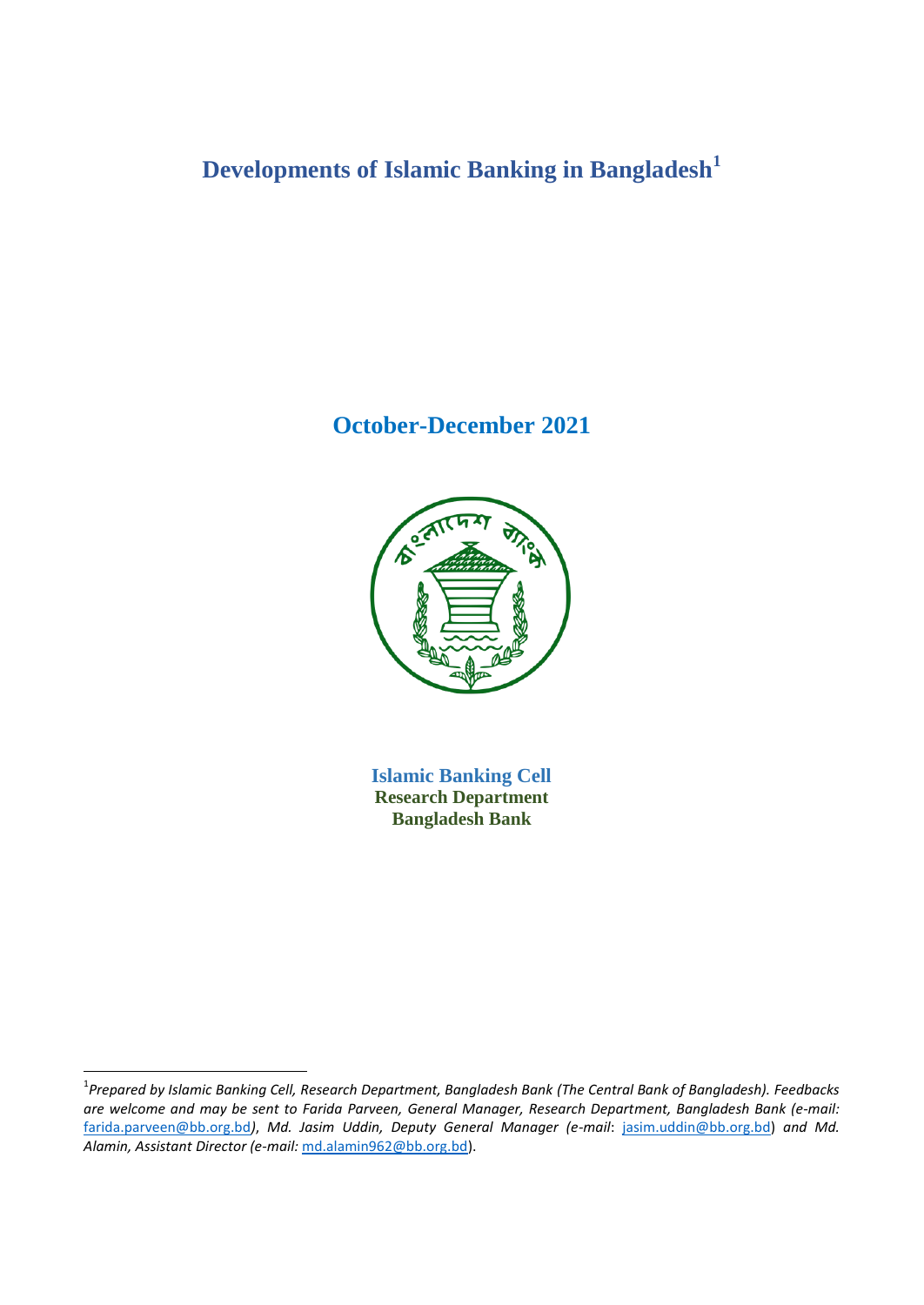# **Highlights: Islamic Banking Sector in Bangladesh, October-December 2021**

| <b>Total</b><br><b>Deposits</b>                      | Total deposits of Islamic banking sector reached at BDT 3931.11 billion at the<br>end of December 2021 with an increase of BDT 165.32 billion or 4.39% as<br>compared to the end of September 2021 and BDT 661.88 billion or 20.25 % as<br>compared to the same quarter of the last year. The share of total deposits of<br>Islamic banks accounted for 27.89% of total deposits of the entire banking sector<br>during the period under report.      |
|------------------------------------------------------|-------------------------------------------------------------------------------------------------------------------------------------------------------------------------------------------------------------------------------------------------------------------------------------------------------------------------------------------------------------------------------------------------------------------------------------------------------|
| <b>Total</b><br><b>Investment</b>                    | Total Investment (loans & advances) of Islamic banking sector stood at BDT<br>3534.48 billion at the end of December 2021 which went up by BDT 166.28<br>billion or 4.94% and by BDT 593.54 billion or 20.18% as compared to the end of<br>September 2021 and the end of same quarter of the last year respectively. The<br>share of total investment of Islamic banks accounted for 27.88% of total loans &<br>advances of the whole banking sector. |
| <b>Investment-</b><br><b>Deposit</b><br><b>Ratio</b> | At the end of December 2021, Investment-Deposit ratio stood at 0.90 which was<br>0.89 at the end of September 2021 and 0.90 at the end of December 2020.                                                                                                                                                                                                                                                                                              |
| <b>Excess</b><br><b>Liquidity</b>                    | Excess liquidity of Islamic banking sector stood at BDT 336.25 billion at the end<br>of December 2021 which was lower by BDT 15.61 billion (4.44%) and higher by<br>BDT 43.07 billion (14.69%) than that of the end of September 2021 and the same<br>period of the last year respectively.                                                                                                                                                           |
| <b>Total</b><br><b>Remittances</b>                   | Total remittances mobilized by the Islamic banking sector stood at BDT 203.68<br>billion during October-December 2021, which was higher by BDT 5.76 billion or<br>by 2.91% and lower by BDT 10.42 billion or 4.86% than that of the previous<br>quarter and the same quarter of 2020 respectively. Islamic banks have accounted<br>for 49.18% share of remittances mobilized by the entire banking sector during<br>October-December 2021.            |
| <b>Branches</b>                                      | of Islamic<br>banking sector including Islamic<br>The number of branches<br>branches/windows of conventional commercial banks reached at 2080 at the end<br>of December 2021 which was 1853 at the end September 2021 and 1528 at the<br>end December of last year.                                                                                                                                                                                   |
| <b>Manpower</b>                                      | Total employment in the Islamic banking sector stood at 45260 at the end of<br>December 2021 which was 44453 at the end of September 2021 and 38784 at the<br>end December 2020.                                                                                                                                                                                                                                                                      |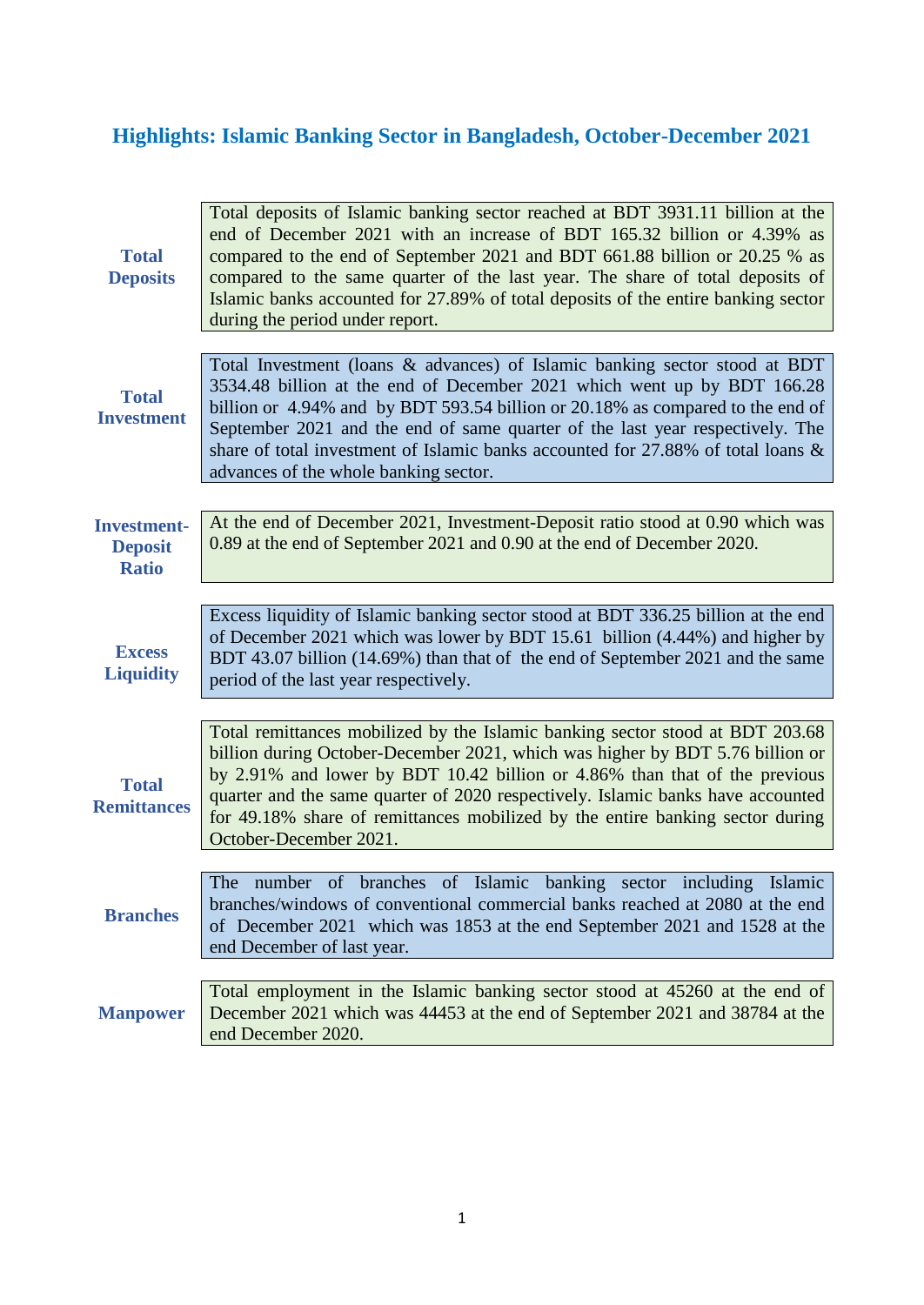# **Developments of Islamic Banking in Bangladesh October-December 2021**

Islamic financial sector is now considered as a global industry in terms of its assets like Islamic banks, Islamic bonds, Islamic mutual fund and Islamic insurances etc. The sector is growing globally based on its risk sharing, optimism, inclusiveness and real asset backed transactions features. In line with global trends, Islamic banking sector in Bangladesh has also been witnessing robust growth due to policy supports from Bangladesh Bank and strong public demand.

# **Overview of Islamic Banking sector in Bangladesh**

At present, 10 full-fledged Islamic banks have been operating with 1671 branches out of total 10937 branches of the whole banking sector. In addition, 41 Islamic banking branches of 9 conventional commercial banks and 368 Islamic banking windows of 13 conventional commercial banks are also providing Islamic financial services in Bangladesh.

| <b>Bank Name</b> | <b>Full-fledged Islamic Banks</b>       | <b>Islamic Banking</b>          | <b>Islamic Banking Windows in</b> |
|------------------|-----------------------------------------|---------------------------------|-----------------------------------|
|                  |                                         | <b>Branches in Conventional</b> | <b>Conventional Banks</b>         |
| <b>Branches</b>  |                                         | <b>Banks</b>                    |                                   |
| 1.               | Islami Bank Bangladesh Limited (384)    | The City Bank Limited (1)       | Sonali Bank Limited (58)          |
| 2.               | ICB Islamic Bank Limited (33)           | AB Bank Limited (1)             | Janata Bank Limited <sup>**</sup> |
| 3.               | Social Islami Bank Limited (172)        | Dhaka Bank Limited (2)          | Agrani Bank Limited (17)          |
| 4.               | Al-Arafah Islami Bank Limited (201)     | Premier Bank Limited (22)       | Pubali Bank Limited (17)          |
| 5.               | <b>EXIM Bank Limited (140)</b>          | Prime Bank Limited (5)          | Trust Bank Limited (15)           |
| 6                | Shahjalal Islami Bank Limited (132)     | Southeast Bank Limited (6)      | Bank Asia Limited (5)             |
| 7.               | First Security Islami Bank Limited(201) | Jamuna Bank Limited (2)         | Standard Chartered Bank (1)       |
| 8.               | Union Bank Limited (104)                | Bank Alfalah Limited (1)        | Mercantile Bank Limited (45)      |
| 9.               | Standard Bank Limited (138)             | NRB Bank Limited (1)            | Midland Bank Limited (2)          |
| 10.              | Global Islami Bank Limited (166)        |                                 | NRBC Bank Limited (179)           |
| 11.              |                                         |                                 | One Bank Limited (2)              |
| 12.              |                                         |                                 | United Commercial Bank (11)       |
| 13.              |                                         |                                 | Meghna Bank Limited (1)           |
| 14               |                                         |                                 | Mutual Trust Bank Limited(15)     |

#### **Table 1: Number of Islamic Banks, Branches and Windows**

 Sources: Data of respective banks. Note: Figure in parentheses shows branches and windows of Islamic banks. \*\*Janata Bank Limited has obtained permission for starting Islamic Banking window from Bangladesh Bank, but not yet started operation.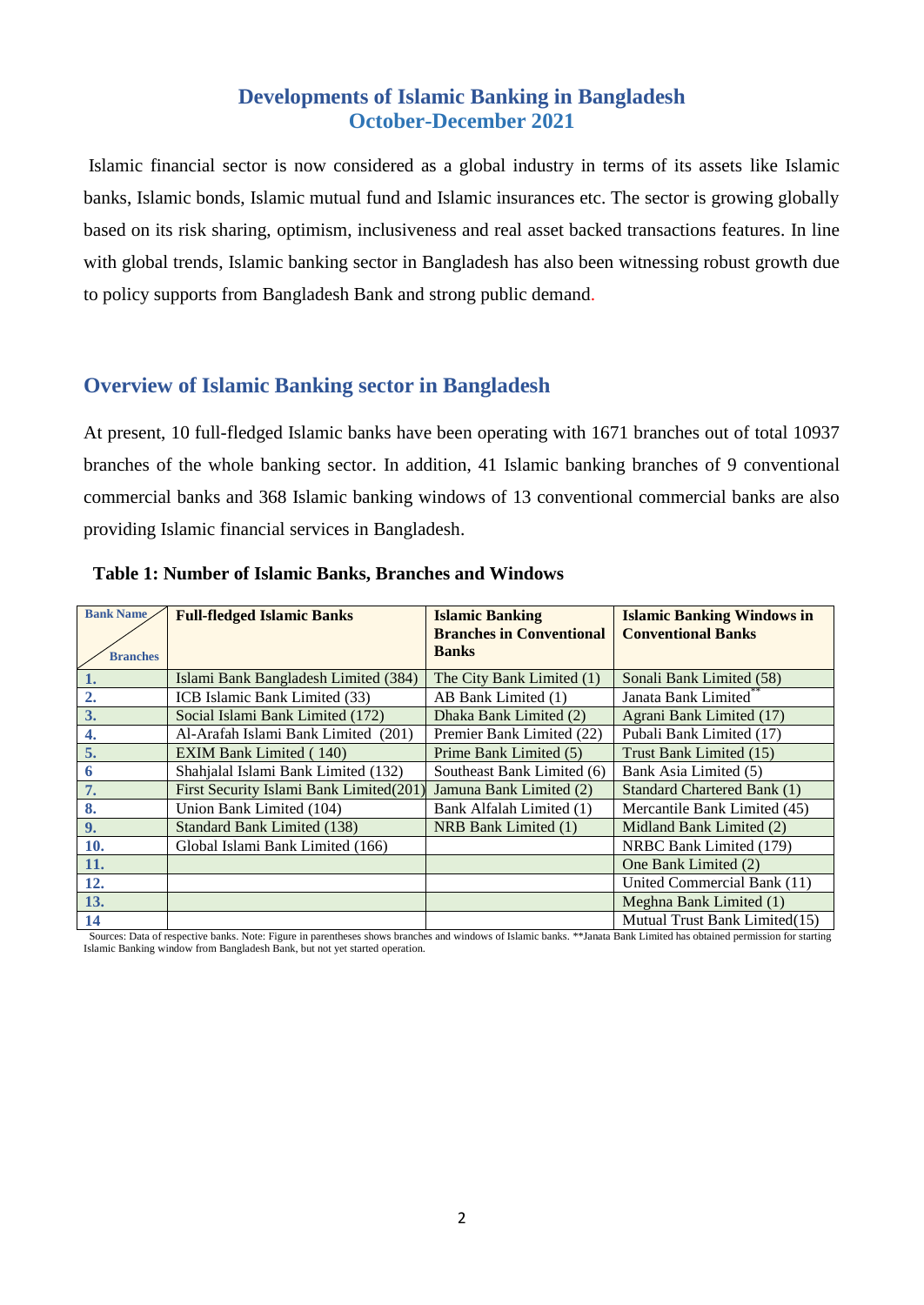#### **1.1 Activities of Islamic Banking Sector in Bangladesh, October-December 2021**

Islamic Banking sector has significant contributions towards the growth and economic development of Bangladesh. The sector seems progressively attractive and profitable to conventional banks for their lower Statutory Liquidity Ratio (SLR) and higher Loan-Deposit Ratio (LDR). It is evident that, the sector has experienced phenomenal growth and expansion in the country as the deposits and investments both grew over the time. The activities of the sector are enlightened in Table 1.1 which in brief are as follows:

**Total deposits** in Islamic banking sector reached at BDT 3931.11 billion at the end of December 2021 with an increase of BDT 165.32 billion or 4.39% as compared to the end of September 2021 and by BDT 661.88 billion or 20.25% as compared to the same quarter of the last year.

**Total Investment** (loans & advances in conventional banking system) of Islamic banking sector stood at BDT 3534.48 billion at the end of December 2021 which went up by BDT 166.28 billion or 4.94% and BDT 593.54 billion or 20.18% as compared to the end of September 2021 and the end of same quarter of the last year respectively.

**Investment-Deposit ratio** (Credit-Deposit ratio in conventional sense) stood at 0.90 at the end of December 2021 which was 0.89 at the end of September 2021 and same at the end of December 2020.

**Excess liquidity** of Islamic banking sector stood at BDT 336.25 billion at the end of December 2021 which was lower by BDT 15.61 billion (4.44%) and higher by BDT 43.07 billion (14.69%) than that of the end of September 2021 and the same period of the last year respectively.

**Total remittances** mobilized by the Islamic banking sector stood at BDT 203.68 billion during October-December 2021, which was higher by BDT 5.76 billion or by 2.91% and lower by BDT 10.42 billion or 4.86% than that of July-September 2021 and October-December 2020 respectively.

**The number of branches** of Islamic banking sector including Islamic branches/windows of conventional commercial banks reached at 2080 at the end of December 2021 which was 1853 at the end September 2021 and 1528 at the end December of last year.

**Total employment** in the Islamic banking sector stood at 45260 at the end of December 2021 which was 44453 at the end of September 2021 and 38784 at the end of December 2020.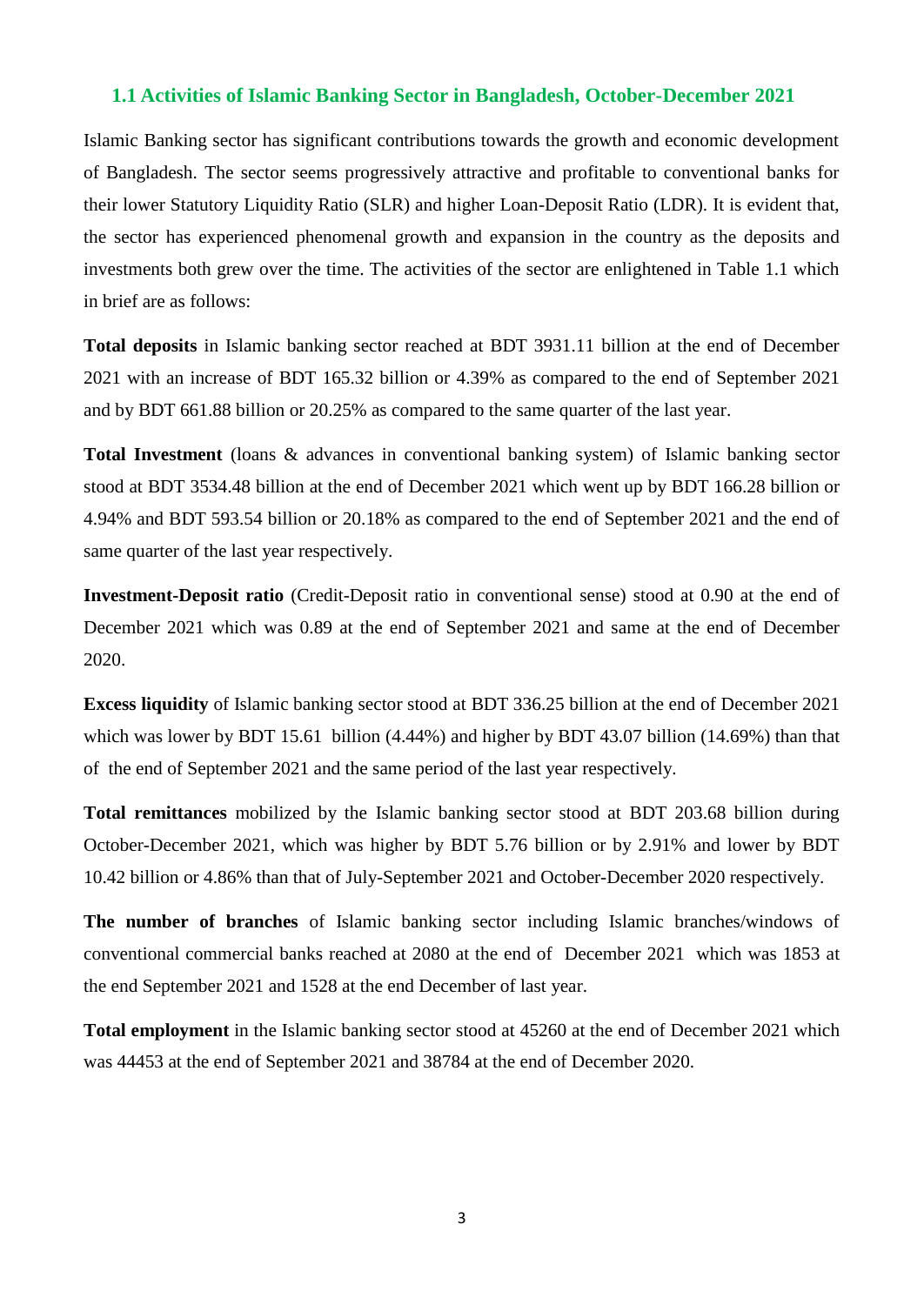| (In Billion BDT)                                     |                             |                          |                         |                         |              |                         |          |
|------------------------------------------------------|-----------------------------|--------------------------|-------------------------|-------------------------|--------------|-------------------------|----------|
| <b>Indicators of Islamic banking</b>                 | October-                    | July-<br>October-        |                         | Changes                 |              | % Changes               |          |
| <b>Sector</b>                                        | <b>December</b><br>$2021^p$ | <b>September</b><br>2021 | <b>December</b><br>2020 | <b>Quarterly</b> Annual |              | <b>Quarterly</b> Annual |          |
| 1. Total deposits*                                   | 3931.11                     | 3765.79                  | 3269.23                 | 165.32                  | 661.88       | 4.39                    | 20.25    |
| (outstanding)<br>a) Full-fledged Islamic banks       | 3703.84                     | 3551.01                  | 3060.01                 | 152.84                  | 643.83       | 4.30                    | 21.04    |
| b) Islamic banking branches of                       | 110.25                      | 101.26                   | 101.81                  | 8.98                    | 8.43         | 8.87                    | 8.28     |
| Conventional banks                                   |                             |                          |                         |                         |              |                         |          |
| c) Islamic banking windows of<br>Conventional banks  | 117.02                      | 113.52                   | 107.41                  | 3.50                    | 9.62         | 3.08                    | 8.96     |
| 2. Total Investment*<br>(outstanding)                | 3534.48                     | 3368.20                  | 2940.94                 | 166.28                  | 593.54       | 4.94                    | 20.18    |
| a) Full-fledged Islamic Banks                        | 3376.68                     | 3210.36                  | 2790.73                 | 166.31                  | 585.95       | 5.18                    | 21.00    |
|                                                      |                             |                          |                         |                         |              |                         |          |
| b) Islamic banking branches of<br>Conventional banks | 82.42                       | 86.11                    | 77.52                   | $-3.70$                 | 4.89         | $-4.29$                 | 6.31     |
| c) Islamic banking windows of<br>Conventional banks  | 75.38                       | 71.73                    | 72.69                   | 3.66                    | 2.70         | 5.10                    | 3.71     |
| 3. Investment-Deposit ratio                          | $\overline{0.90}$           | 0.89                     | 0.90                    | 0.01                    | 0.00         | 1.12                    | 0.00     |
| a) Full-fledged Islamic Banks                        | 0.91                        | 0.90                     | 0.91                    | 0.01                    | 0.00         | 1.11                    | 0.00     |
| b Islamic banking branches of<br>Conventional banks  | 0.75                        | 0.85                     | 0.76                    | $-0.10$                 | $-0.01$      | $-11.76$                | $-1.32$  |
| c) Islamic banking windows of<br>Conventional banks  | 0.64                        | 0.75                     | 0.77                    | $-0.11$                 | $-0.13$      | $-14.67$                | $-16.88$ |
| 4. Liquidity( $excess(+)/shortfall(-))$              | 336.25                      | 351.86                   | 293.18                  | $-15.61$                | 43.07        | $-4.44$                 | 14.69    |
| a) Full-fledged Islamic Banks                        | 288.35                      | 308.12                   | 255.08                  | $-19.77$                | 33.27        | $-6.42$                 | 13.04    |
| b Islamic banking branches of<br>Conventional banks  | 20.85                       | 15.12                    | 17.48                   | 5.73                    | 3.37         | 37.92                   | 19.28    |
| c) Islamic banking windows of<br>Conventional banks  | 27.05                       | 28.62                    | 20.62                   | $-1.57$                 | 6.43         | $-5.50$                 | 31.20    |
| <b>5. Total remittances</b>                          | 203.68                      | 197.92                   | 214.09                  | 5.76                    | $-10.42$     | 2.91                    | $-4.86$  |
| a) Full-fledged Islamic banks                        | 201.16                      | 195.75                   | 210.90                  | 5.41                    | $-9.74$      | 2.76                    | $-4.62$  |
| b) Islamic banking branches of<br>Conventional banks | 1.58                        | 1.43                     | 2.84                    | 0.15                    | $-1.26$      | 11.01                   | $-44.25$ |
| c) Islamic banking windows of<br>Conventional banks  | 0.94                        | 0.74                     | 0.35                    | 0.20                    | 0.58         | 26.41                   | 163.90   |
| <b>6. Total number of branches</b>                   | 2080                        | 1853                     | 1528                    | 227                     | 552          | 12.25                   | 36.13    |
| a) Full-fledged Islamic Banks                        | 1671                        | 1619                     | 1311                    | 52                      | 360          | 3.21                    | 27.46    |
| b Islamic banking branches of<br>Conventional banks  | 41                          | 40                       | 19                      | $\mathbf{1}$            | 22           | 2.50                    | 115.79   |
| c) Islamic banking windows of<br>Conventional banks  | 368                         | 194                      | 198                     | 174                     | 170          | 89.69                   | 85.86    |
| 7. Total number of manpower                          | 45260                       | 44453                    | 38784                   | 807                     | 6476         | 1.82                    | 16.70    |
| a) Full-fledged Islamic Banks                        | 44223                       | 43483                    | 37810                   | 740                     | 6413         | 1.70                    | 16.96    |
| b) Islamic banking branches of<br>Conventional banks | 411                         | 414                      | 349                     | $-3$                    | 62           | $-0.72$                 | 17.77    |
| c) Islamic banking windows of<br>Conventional banks  | 626                         | 556                      | 625                     | $70\,$                  | $\mathbf{1}$ | 12.59                   | 0.16     |

# **Table 1.1 Activities of Islamic Banking Sector in Bangladesh, October-December 2021**

Source: Data of Respective Banks, \* = Excluding inter-bank items, P= Provisional.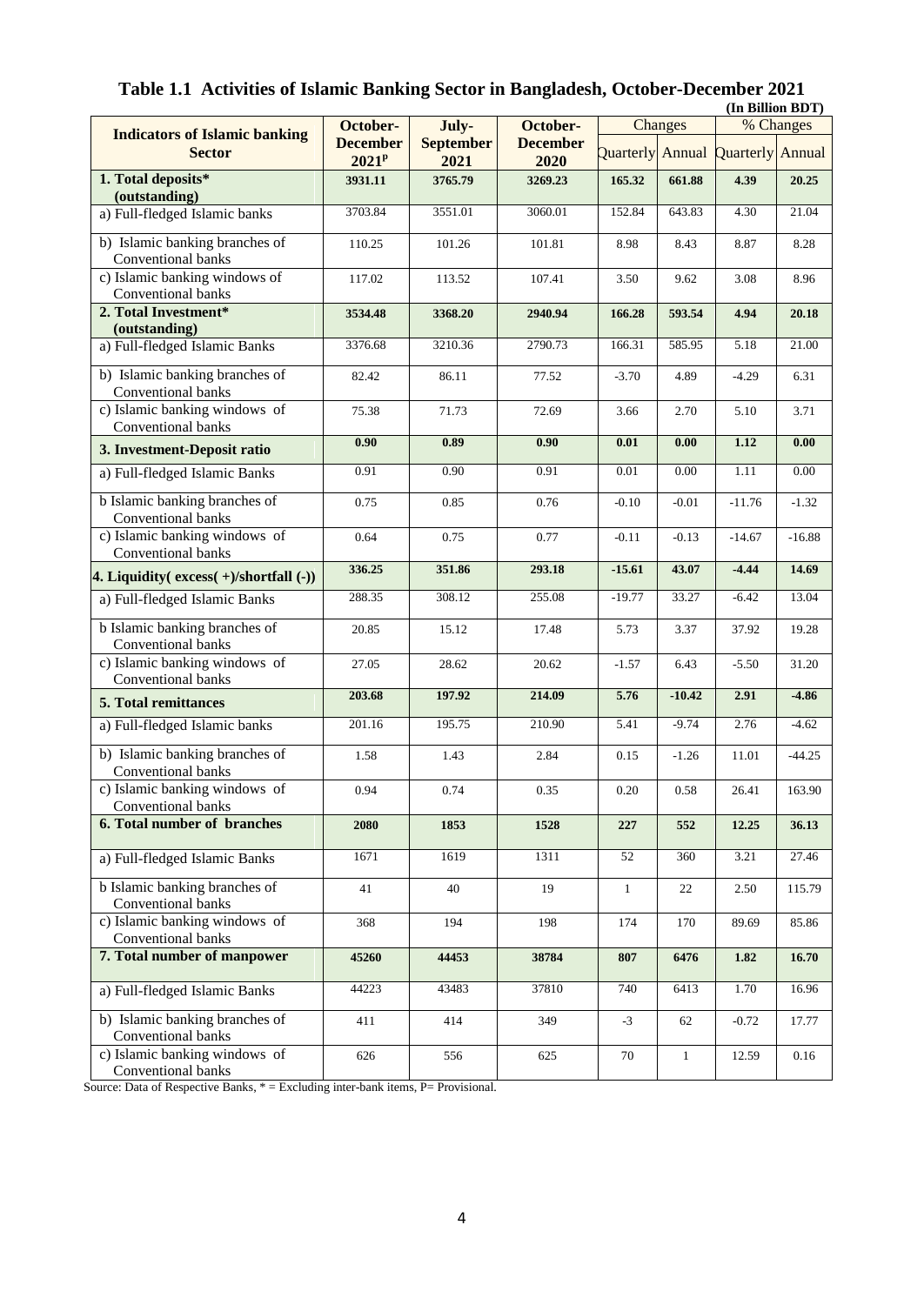## **1.2 The market share of Islamic banks**

The market share of Islamic banks in the total banking sector stood at 27.89 percent in terms of deposits and 27.88 percent in terms of investments at the end of December, 2021.

| (In Billion BDT)                                                         |           |                          |                                                     |                                                     |  |  |  |
|--------------------------------------------------------------------------|-----------|--------------------------|-----------------------------------------------------|-----------------------------------------------------|--|--|--|
|                                                                          |           | October-December $2021p$ | July-September<br>$2021^{\rm R}$                    |                                                     |  |  |  |
| Items                                                                    | All banks | Islamic<br>banks         | Share of Islamic<br>banks among all<br>banks $(\%)$ | Share of Islamic<br>banks among all<br>banks $(\%)$ |  |  |  |
|                                                                          |           | $\mathfrak{D}$           | $3=(2/1*100)$                                       | 4                                                   |  |  |  |
| Total deposits                                                           | 14093.43  | 3931.11                  | 27.89                                               | 27.37                                               |  |  |  |
| Total investment (loans &<br>advances in conventional banking<br>system) | 12675.61  | 3534.48                  | 27.88                                               | 27.77                                               |  |  |  |
| Remittances                                                              | 414.17    | 203.68                   | 49.18                                               | 43.06                                               |  |  |  |
| 2181.18<br>Total excess liquidity                                        |           | 336.25                   | 15.42                                               | 15.72                                               |  |  |  |
| Total number of bank branches                                            | 10937.00  | 2080.00                  | 19.02                                               | 17.15                                               |  |  |  |
| Total agricultural credit*                                               | 92.87     | 17.64                    | 18.99                                               | 19.13                                               |  |  |  |

**Table 1.2 Performances of Islamic banks compared to all banks in Bangladesh**

\*Excluding branches and windows of conventional banks.

Source: Statistics Department, MPD and ACD, Bangladesh Bank.

P=Provisional, R= Revised.

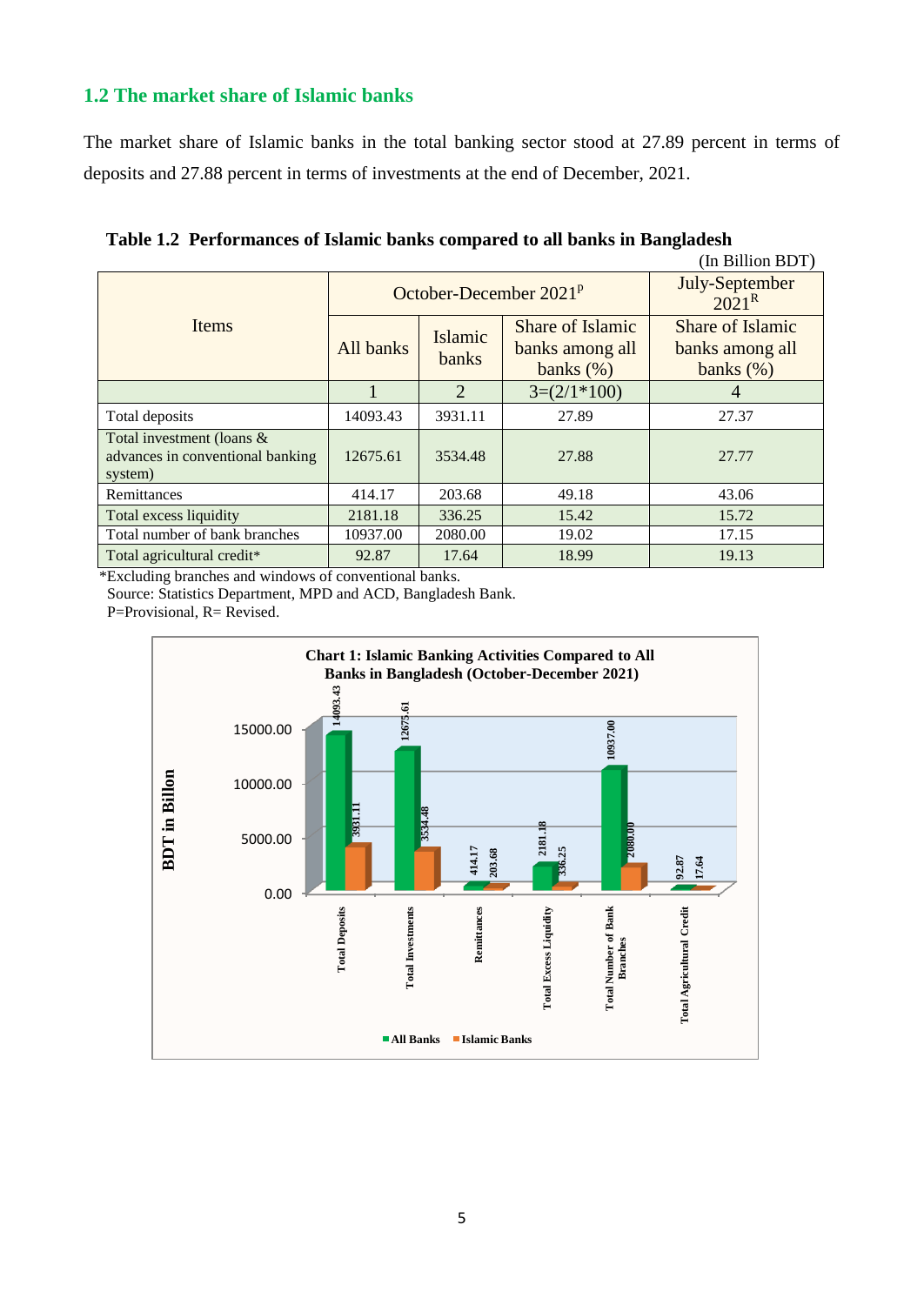### **2. Mobilization of Deposits by Islamic Banking Sector**

Total deposits in Islamic banking sector reached at BDT 3931.11 billion at the end of December 2021, which increased by BDT 165.32 billion or 4.39% as compared to that of the end of September 2021 and by BDT 661.88 billion or 20.25% as compared to the same quarter of last year. Among the total deposits, demand deposit was BDT 518.89 billion and time deposit was BDT 3412.22 billion. The share of total deposits of Islamic banks accounted for 27.89% among whole banking sector at the end of December 2021.



Deposits of 10 full-fledged Islamic banks stood at BDT 3703.84 billion,branches of conventional banks 110.25 billion and windows of conventional banks 117.02 billion at the end of December 2021. Total deposits of the 10 full-fledged Islamic banks accounted for 94.22% of deposits of the Islamic banking sector. Among all Islamic banks, Islami Bank Bangladesh Limited accounted for the highest share of deposits (35.18%) followed by First Security Islami Bank Ltd. (11.93%), EXIM Bank Ltd. (10.75%), Al-Arafah Islami Bank Ltd. (9.66%), Social Islami Bank Ltd. (8.52%), Shahjalal Islami Bank Ltd. (5.53%), Union Bank Limited (5.09%), Standard Bank Ltd. (4.24%), Global Islami Bank (3.00%), Islamic banking windows (2.98%), Islamic banking branches (2.80%), and ICB Islamic Bank Limited (0.33%) [Chart-2].

#### **2.1 Types of Deposits**

Among different types of deposits of the Islamic banking industry, Mudaraba Term Deposits (MTD) secured the highest position (45.55%) followed by Mudaraba Savings Deposits (MSD) (19.39%), Other Deposits (15.36%), Mudaraba Special Savings (pension/profit) Deposits (9.63%), Mudaraba Special Notice Deposits (4.80%), Al-Wadeeah Current Account Deposits (4.71%),



Mudaraba Savings Bond (0.37%) and Mudaraba Hajj Deposits (0.19%) during October-December 2021. [Chart-2.1].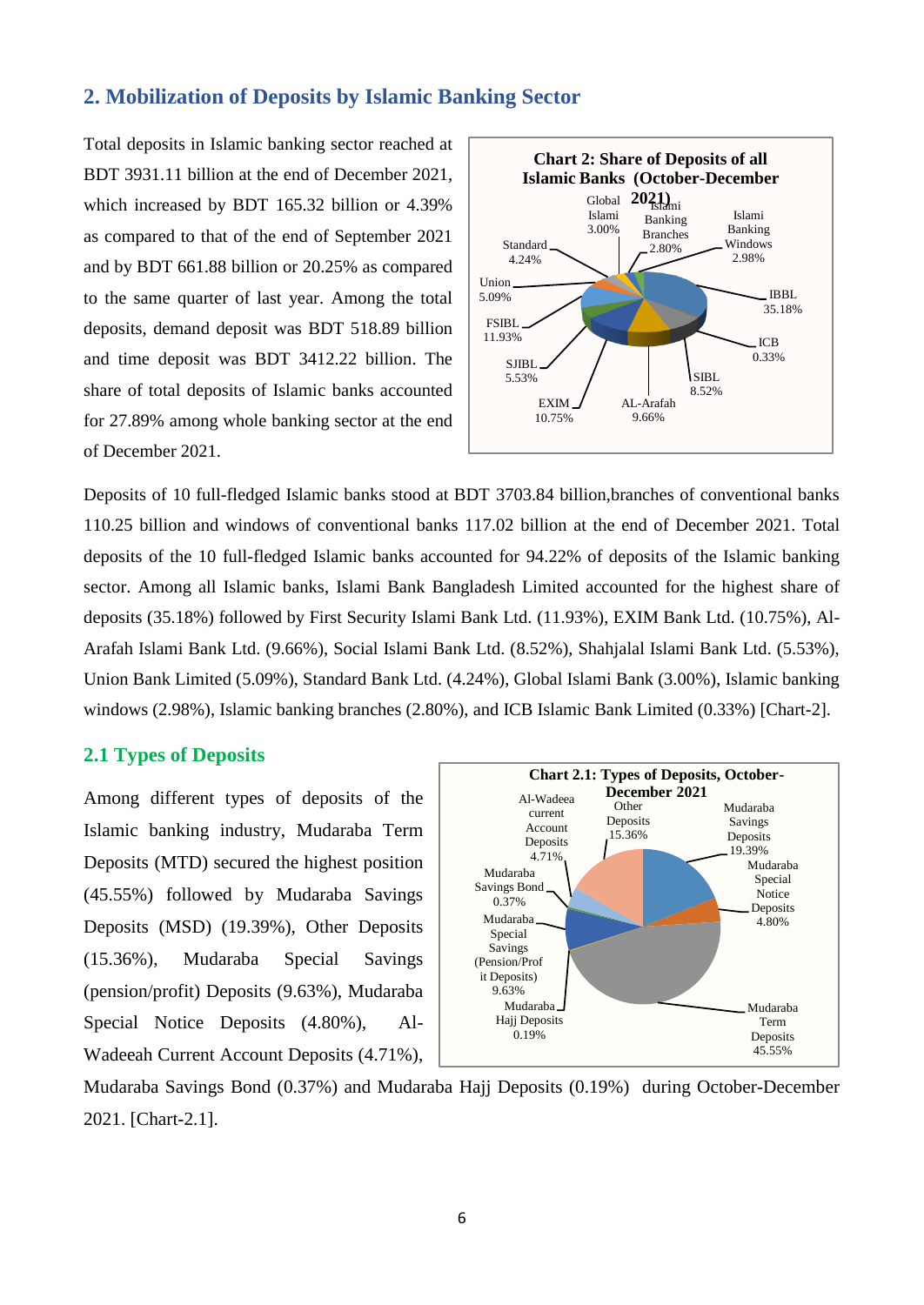### **3. Investments by Islamic Banking Sector**

Total investment (loans & advances) in Islamic banking sector stood at BDT 3534.48 billion at the end of December 2021, which went up by BDT 166.28 billion or 4.94% and by BDT 593.54 billion or 20.18% as compared to that of the end of September 2021 and end of the same period of the preceding year respectively. The share of total investment of Islamic banks accounted for 27.88% among total banking sectors loans & advances.

Out of total investment of Islamic banks, 95.54% was made by 10 full-fledged Islamic banks, 2.33%



by the Islamic banking branches of conventional banks and the rest 2.13% by the Islamic banking windows of conventional banks. Among the 10 full-fledged Islamic banks, Islami Bank Bangladesh Ltd. made the highest investment (33.31%) at the end of December 2021 followed by First Security Islami Bank Ltd. (12.84%), EXIM Bank Ltd. (11.75%), Al-Arafah Islami Bank Ltd. (9.41%), Social Islami Bank Ltd. (8.71%), Shahjalal Islami Bank Ltd. (6.13%), Union Bank Ltd. (5.48%), Standard Bank Ltd. (4.64%), Global Islami Bank (3.03%) and ICB Islamic Bank Ltd. (0.24%) [Chart-3].

## **3.1 Sector-wise Investment**

In case of the sector-wise investment, Trade and Commerce sector was secured the highest position (38.82%) among all sectors at the end of December 2021 followed by Large Industry (28.06%),CMSMEs (Cottage, Micro, Small and Medium Enterprises (10.62%), Construction (6.42%), Services Industry (5.48%), Miscellaneous (5.41%), Agriculture, Fishing and Forestry  $(1.81\%)$ , Consumer Finance (1.79%), Transport



(1.02%), Other Institutional Loan (0.57%), [Chart-3.1].

P = Provisional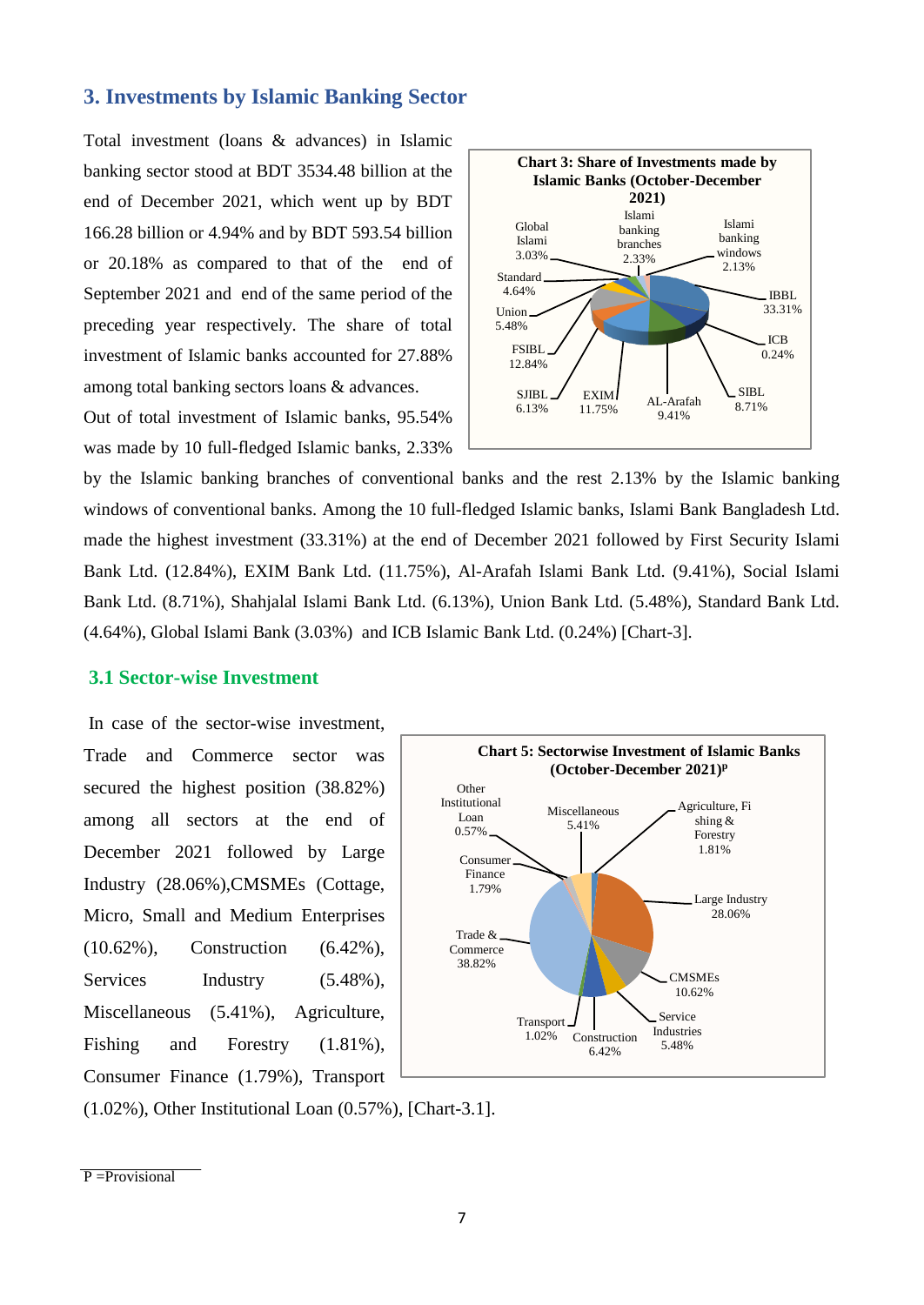#### **3.2 Mode-wise Investments**

The analysis of mode-wise investment revealed that the highest investment was made through Bai-Murabaha (46.39%) at the end of December 2021 followed by Bai-Muajjal (23.24%), HPSM (18.98%), Ijara & Ijara-bil Bai (4.32%), Others (3.98%), Bai-Salam (1.23%), Quard with Security (1.11%), Musharaka (0.49%), Mudaraba (0.25%), and Bai-Istisna (0.02%) [Chart-3.2].



#### **3.3 Investment in the Agricultural Sector**

Islamic banking sector has made significant contributions in different sub-sectors of agricultural and rural credit programs. During October-December 2021, investment in agricultural sector made by Islamic banking sector reached at BDT 20.19 billion which was higher by BDT 7.66 billion and BDT 8.05 billion than that of the end of previous quarter and the same quarter of the preceding year respectively. The share of total agricultural credit of Islamic banks accounted for 18.99\*% among all banks during the quarter under report (Table-1.2). Summary of investments in agricultural sector under the Islamic banking framework is provided in Table-3.

|                              | (In Billion BDT)                  |                                      |                            |          |                           |                       |                          |  |  |
|------------------------------|-----------------------------------|--------------------------------------|----------------------------|----------|---------------------------|-----------------------|--------------------------|--|--|
|                              | Investment in agricultural sector |                                      |                            |          |                           |                       |                          |  |  |
| Period                       | Investme<br>nt target             | Actual<br>Investment<br>disbursement | Target<br>achieved<br>(% ) | Recovery | Outstanding<br>Investment | Overdue<br>Investment | Classified<br>Investment |  |  |
| 1                            | $\overline{2}$                    | 3                                    | $\overline{4}$             | 5        | 6                         | 7                     | 8                        |  |  |
| October-December<br>$2021^p$ | 18.19                             | 20.19                                | 110.99                     | 16.72    | 44.87                     | 6.69                  | 14.44                    |  |  |
| July-September<br>2021       | 12.87                             | 12.53                                | 97.36                      | 10.73    | 41.87                     | 6.54                  | 13.92                    |  |  |
| October-December<br>2020     | 11.27                             | 12.14                                | 107.72                     | 12.19    | 39.68                     | 11.51                 | 12.15                    |  |  |
| <b>Quarterly Changes</b>     | 5.32                              | 7.66                                 |                            | 5.99     | 2.99                      | 0.16                  | 0.53                     |  |  |
| Changes<br>Annual            | 6.92                              | 8.05                                 |                            | 4.53     | 5.18                      | $-4.82$               | 2.29                     |  |  |

 **Table-3: Summary of Investment in Agricultural Sector**

Source: Islamic banks, branches and windows of Conventional banks.

P= Provisional.

\* Excluding branches and windows of conventional banks.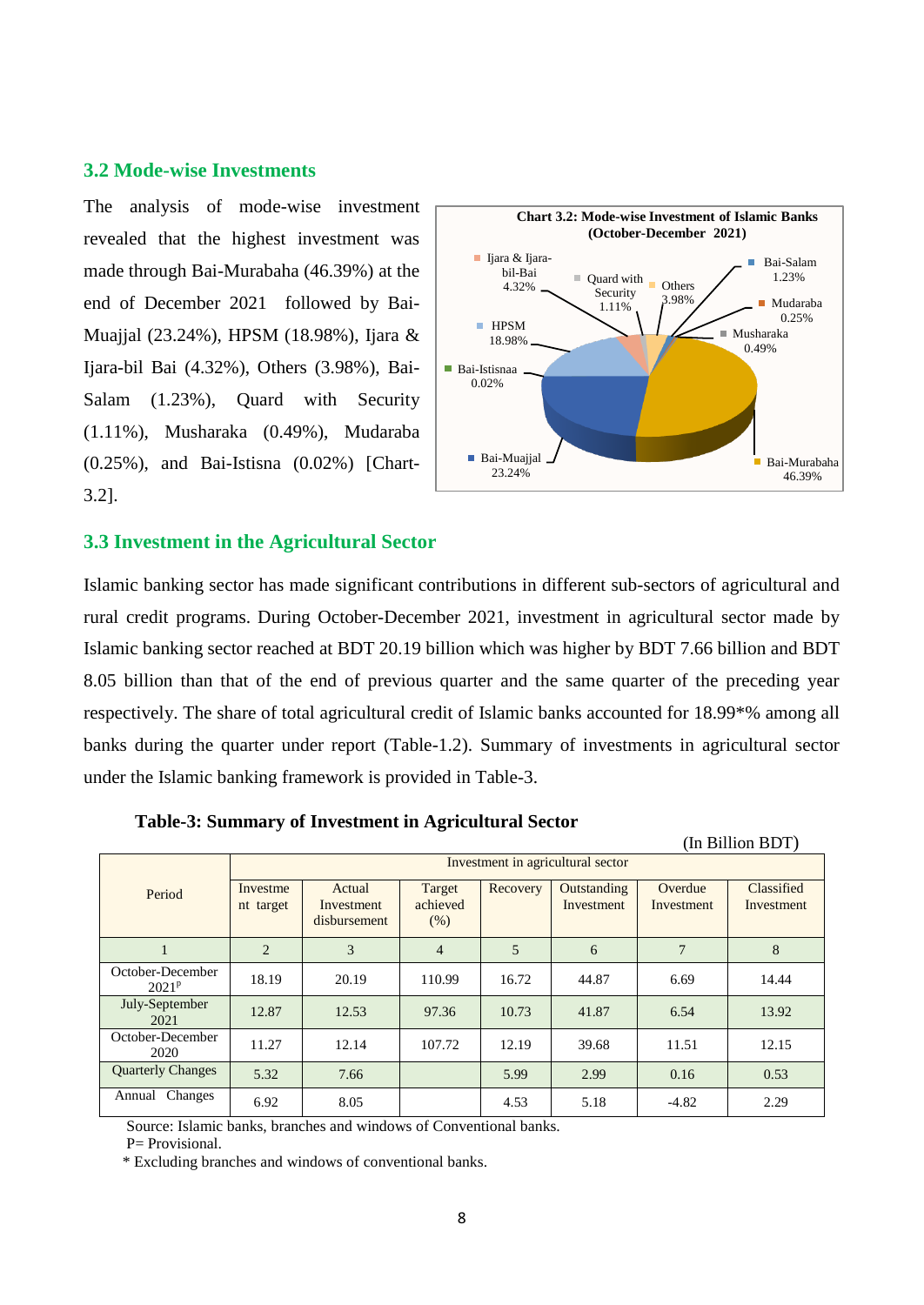### **4. Liquidity Situation of Islamic Banking Sector**

Excess liquidity of Islamic banking sector stood at BDT 336.25 billion at the end of December 2021, which was lower by BDT 15.61 billion (4.44%) and higher by BDT 43.07 billion (14.69%) than that of the end of September 2021 and the end of same period of the last year respectively. The excess liquidity of 10 Islamic banks, Islamic banking branches



and Islamic banking windows of conventional banks stood at BDT 288.35 billion, 20.85 billion and 27.05 billion respectively. Summary of liquidity situation of Islamic banking sector is shown in chart-4.

#### **5. Remittances Mobilized by the Islamic Banking Sector**

Islamic banking industry of the country is playing a vital role in collecting foreign remittances and distributing it among beneficiaries across the country. Total remittances mobilized by the Islamic banking sector stood at BDT 203.68 billion during October-December 2021, which was higher by BDT 5.76 billion or 2.91% and lower by BDT 10.42 billion or 4.86% than that of previous quarter and the same quarter of the previous year respectively.



Among the Islamic banking sector, Islami Bank Bangladesh Ltd. secured top position (53.28%) in remittance collection during October-December 2021, followed by Al-Arafah Islami Bank Ltd. (25.68%), Social Islami Bank Ltd (7.90%), Global Islami Bank (6.11%), First Security Islami Bank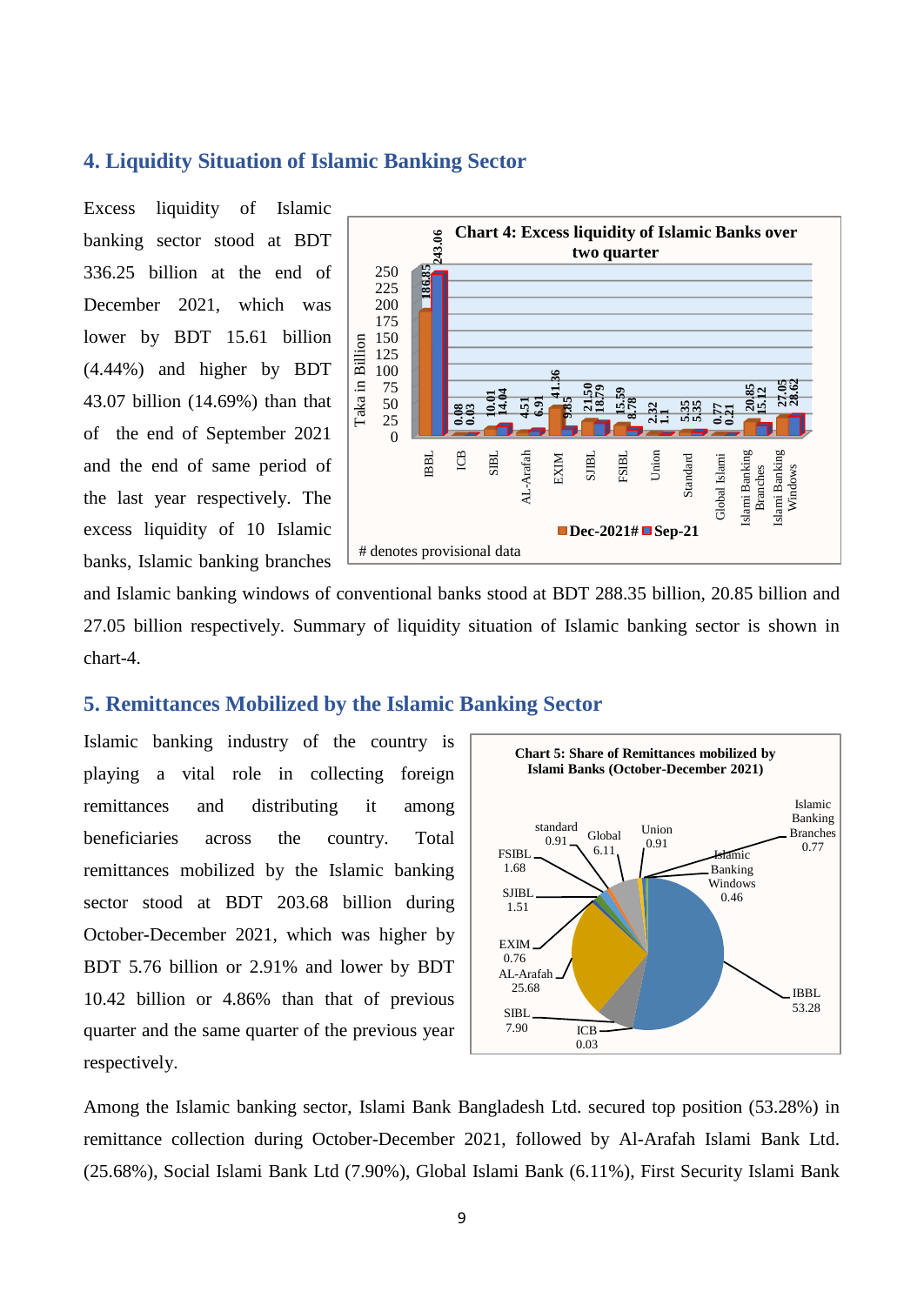Ltd (1.68%), Shahjalal Islami Bank (1.51%), Union Bank Ltd (0.91%), Standard Bank Ltd. (0.91%), Islamic banking branches of conventional banks (0.77%), EXIM Bank Ltd. (0.76%), Islamic banking windows (0.46%) and ICB Islamic Bank (0.03%) [Chart-5].

The Islamic banking sector accounted for 49.18% share of total remittances mobilezed by the whole banking sector during the quarter under report.



Shares of Remittance mobilizations of conventional scheduled banks and Islamic banks are shown in [chart-5.1].

# **6. Corporate Social Responsibility of Islamic Banking Sector**

Islamic banks undertake and implement various types of social programs under Corporate Social Responsibility (CSR) activities. Sources of funds of Islamic banks available for CSR activities include *Zakat*, compensation charges (penal charges from defaulting investment clients), and Shariah-permitted other sources of earnings. These funds are spent among different types of education, training, health, and charity-based organizations in Bangladesh. Islamic banks serve the deprived and disadvantaged people those who are remain outside the purview of the conventional banking system due to extreme poverty. The Islamic banks always try to make financial transactions based on human necessities and embark upon productivity-oriented projects or activities to reduce the incidence of poverty. Expenditure on CSR activities during October-December 2021 has been recorded at BDT 1.28 billion which was BDT 1.45 billion in July-September 2021 and same in October-December 2020.

### **7. Islamic Securities**

1

This section focuses on Bangladesh Government Islamic Securities which comprise Sovereign Investment Sukuk and Bangladesh Government Islamic Investment Bond (BGIIB).

### **7.1 Sovereign Investment Sukuk**

Bangladesh Bank on behalf of the Government has issued maiden sovereign investment sukuk on December 28, 2020 to raise BDT 80.00 billion for the implementation of a safe water supply project across the nation. The overall cost of the project is estimated at BDT 88.51 billion of which BDT 8.51 billion will be provided by the Government according to the prospectus<sup>2</sup>. The Ministry of

<sup>&</sup>lt;sup>2</sup> https://www.bb.org.bd/mediaroom/notice/sukuk\_prospectus.pdf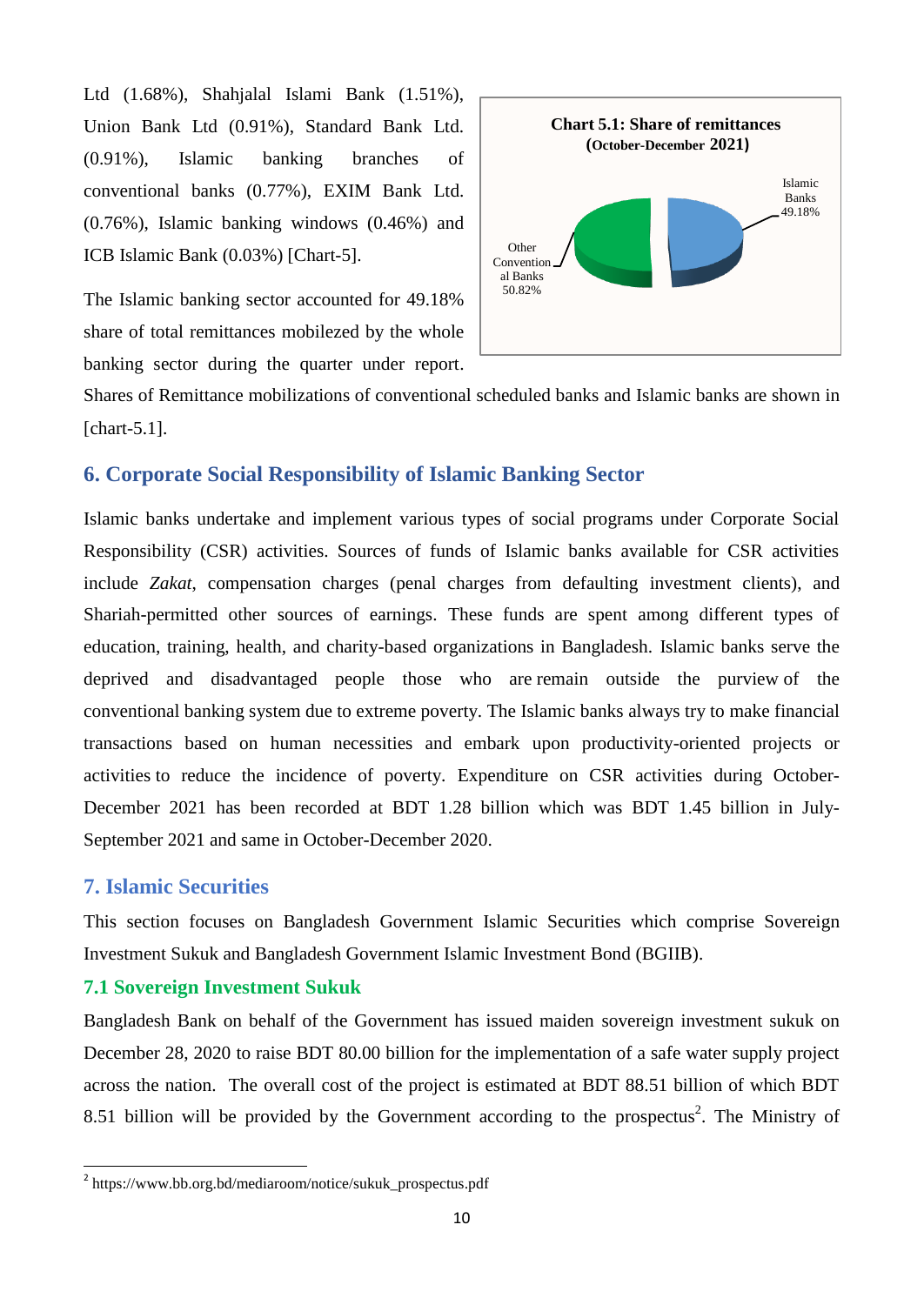Finance and Bangladesh Bank will act as the originator and a special purpose vehicle (SPV) respectively. In first phase, the Government collected BDT 40.00 billion for the projects through the auction held on December 28, 2020. Investors submitted bids worth BDT 151.53 billion during the auction. The issue has been oversubscribed about four times. The second auction was held in June 9, 2021 to raise remaining amount of fund worth BDT 40.00 billion which was also oversubscribed above by 8 times. The third auction was held in December 29, 2021 to raise BDT 50.00 billion for the implementation of government primary school project. It was oversubscribed over 5 times. The huge oversubscription indicates vivid prospect of sukuk market in Bangladesh.

The sukuk holders would receive a profit of 4.69 percent on their aggregate investment. Profits will be paid to investors on a half-yearly basis. An investor will have to invest a minimum of BDT 10,000 in this security and there is no upper limit. Banks, corporate institutions and individuals will be permitted to invest. The sukuk will mature in five years.

#### **7.2 Bangladesh Government Islamic Investment Bond (BGIIB)**

Bangladesh Government Islamic Investment Bond (BGIIB) introduced in 2004. It was the only approved Shariah compliant security other than the newly issued sukuk to maintain the SLR by the Islamic banks. However, the limitation of the BGIIB is that Government cannot borrow from BGIIB fund due to absence of Shariah compliant projects. Given this, only Islamic banks can borrow from this fund in case of liquidity shortage which is mobilized through selling of the BGIIB securities based on mudarabah principle. Islamic banks avail this fund at a provisional rate of profit based on its Mudarabah short notice deposit accounts which are adjusted after finalization of accounts and rate of profit of the concerned Islamic banks. Table 7 shows the trend of sale, financing and net balance of BGIIB over the periods of FY10-FY21.

|             |             |                  | (In Billion BDT)   |
|-------------|-------------|------------------|--------------------|
| Year        | <b>Sale</b> | <b>Financing</b> | <b>Net Balance</b> |
|             |             |                  |                    |
| <b>FY21</b> | 170.21      | 12.74            | 157.47             |
| <b>FY20</b> | 131.88      | 67.82            | 64.06              |
| <b>FY19</b> | 107.11      | 84.80            | 22.31              |
| <b>FY18</b> | 92.95       | 81.20            | 11.75              |
| FY17        | 84.01       | 54.70            | 29.31              |
| FY16        | 122.94      | 37.80            | 85.95              |
| FY15        | 135.84      | 25.40            | 110.44             |
| FY14        | 121.34      | 24.37            | 96.96              |
| FY13        | 107.13      | 67.78            | 39.35              |
| <b>FY12</b> | 31.48       | 31.26            | 0.22               |
| <b>FY11</b> | 25.30       | 22.80            | 2.50               |
| FY10        | 23.40       | 15.40            | 8.00               |

 **Table 7: Bangladesh Government Islamic Investment Bond** 

Source: Annual Report, Bangladesh Bank, Various issues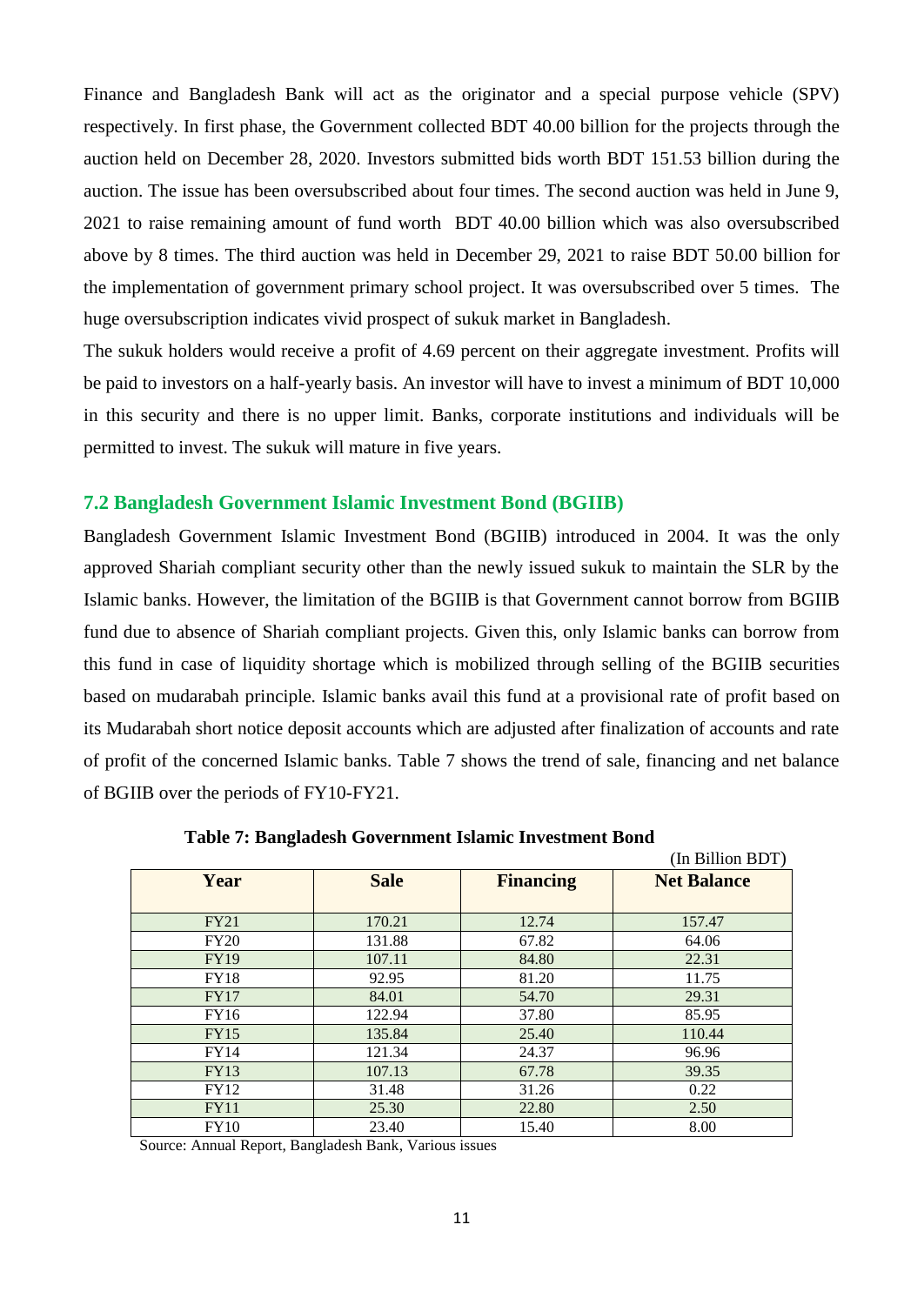# **8. Initiatives taken by Bangladesh Bank for development of Islamic banks and institutions during October-December 2021**

- In order to explain sector wise investments (loan and advances) accurately, the formulas have been changed for sending quarterly statement of loan disbursement, recovery and outstanding of Islamic banks along with other conventional banks. ( DOS circular no: 46, date:  $27/10/2021$ <sup>3</sup>
- All kind of banks accounts (current, short notice deposits and savings) of all scheduled banks including Islamic banks will be treated as "inoperative account" if any transaction do not make for at least six months back by its customer against their accounts. (BRPD circular no:23,dated:  $28/12/2021$ <sup>3</sup>

#### **9. Concluding Remarks and Recommendations**

Islamic banking sector has been playing significant role in mobilizing deposits and financing in various economic activities in Bangladesh since its inception. Among different segments of Bangladesh's Islamic financial sector, Islamic banking sector dominates with more than 27% share in deposit and investment of the total banking sector. The other segments of Islamic financial sector such as Islamic capital market, Islamic insurance (Takaful) and microfinance sector may also flourish systematically if supportive policies are adopted and implemented.

As Islam prohibits usury, Islamic banks cannot invest in interest-bearing Government treasury bills and bonds existing in the market. So, the recent introduction of Sukuk and its huge response from the investors indicate that it will facilitate smooth liquidity management of Islamic banks, help budget deficit administration and promote Islamic capital market.

The investments made by Islamic banks in ideal Islamic modes like Mudaraba and Musharaka are still at a minimal level (below 2% of total investments). Given this, lslamic banks should pay more attention to develop proper guidelines and policies to promote investments under Mudaraba and Musharaka modes. Islamic banks may also explore new sectors of customers in micro finance projects, women financing, investing in the privatized projects, and meeting the financial needs for government agencies, which are not currently served by conventional banks .This will give Islamic banks a great advantage to triumph this sector.

Islamic Banks have to adopt a customer- oriented strategy instead of product oriented one, because the current trends in bank marketing focuses essentially on the customer. The availability of the range of Islamic Banking services is not enough alone. Such challenge requires reviewing the current marketing strategies of Islamic Banks and dissemination it to targeted sectors of customers in a better way. Islamic banks should also focus on support for the poor and destitute through enhanced investments in small and micro enterprises and increased expenditures in CSR activities.

<sup>3</sup> For details: <https://www.bb.org.bd/mediaroom/circulas/circular> letters.pdf